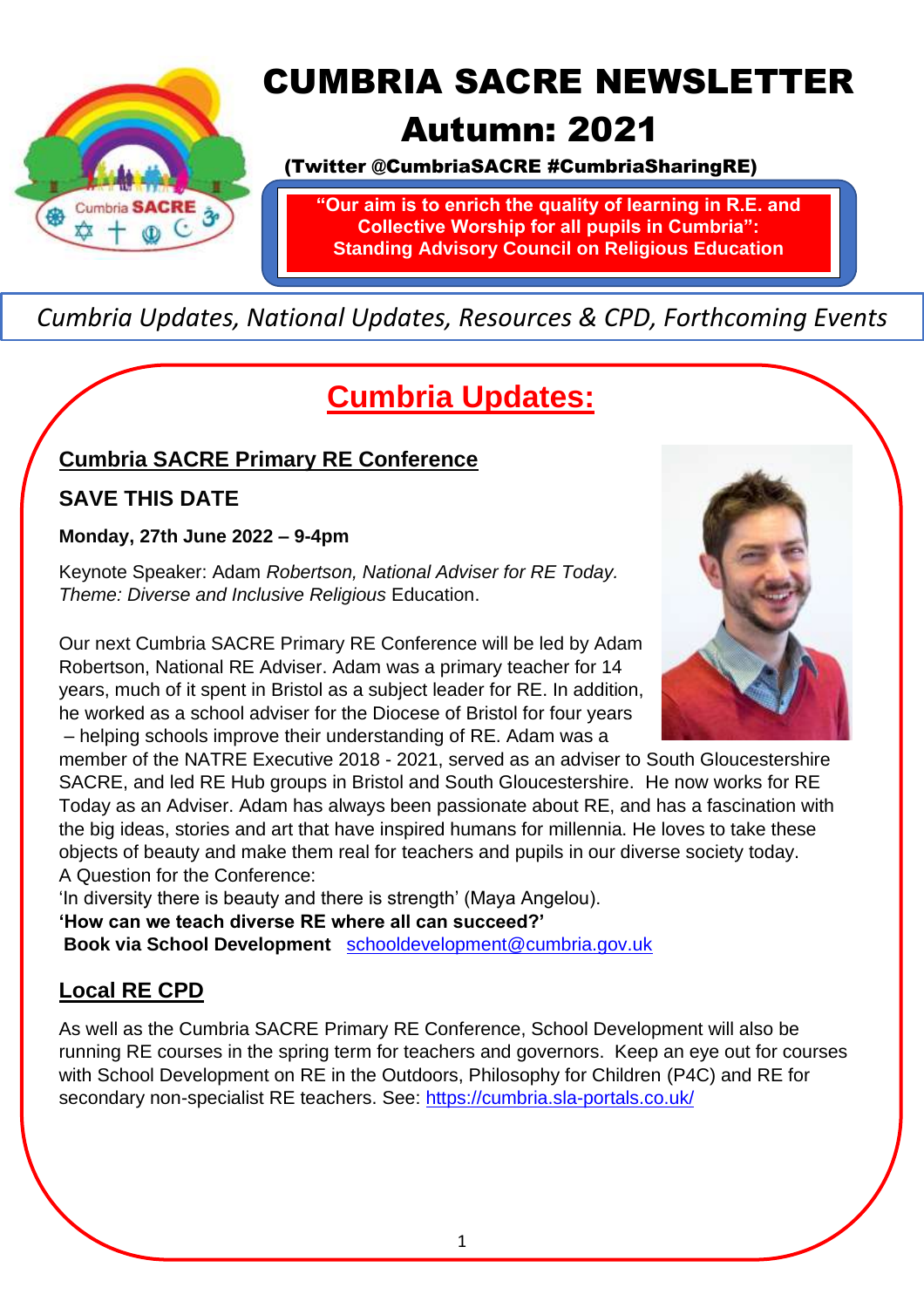## **Cumbria Updates: (continued)**

### **New members on Cumbria SACRE**

We are delighted to welcome three new Cumbria SACRE members this term. Shweta Marali and Rashmi Manemi were proposed by the [Hindu Education Board,](https://hindueducationboarduk.org/) and RE Advisor, Laura Watson joins us from the [Carlisle Diocese.](https://www.carlislediocese.org.uk/education/) We are also grateful to Harkirat Singh from the [Sikh Education Service](http://www.sikheducationservice.co.uk/) who has kindly agreed to join us and help us find a member from the Sikh community in Cumbria.

#### **What is the Picture of RE in Secondary Schools in Cumbria?**

Thank you to all the RE/RS teachers in secondary schools that completed the secondary RE survey. This has been extremely helpful for Cumbria SACRE in gaining a picture of RE and where we can support. Teachers who completed the survey will all receive a summary copy of the survey results.

Cumbria SACRE has also received the latest School Workforce Data (SWD). This is the data that is reported by schools to the DfE in December 2020 and published in June 2021. It is noted that 20% of schools that completed the SWD did not report on RE but did report on other subjects. Secondary teachers who would like to see the data reported for RE by your school to the DfE (usually by SLT), please contact Jane [jane](mailto:jane-cumbriasacre@outlook.com)[cumbriasacre@outlook.com](mailto:jane-cumbriasacre@outlook.com)

#### **A National Programme of Change for Collective Worship.**

As mentioned in last term's newsletter, Cumbria SACRE has agreed to support a pilot project initiated by Professor Brian Gates, (now Emeritus Professor of Religion, Ethics & Education University of Cumbria).This project concerns 'Collective Worship' (CW). The aim of this project is to initiate a national programme of change for CW. CW remains a legal requirement, but this can be very challenging in a modern Britain that is one of the most secular countries in the world, multi-faith, or of no faith at all. CW is also a challenge in the context of the other manifold requirements and expectations placed on schools. This project, therefore, aims to support schools by developing a rationale and programme for CW which,



Professor Brian Gates

whilst being compliant with legal requirement, is of meaning and value for students in our schools. A communal time of reflection and appreciation of beliefs and values can be of great worth and importance in a school, helping to develop a sense of identity and purpose. The clapping for the NHS that took place during the pandemic is an example of the need for a communal act that expressed appreciation, unity and value.

Cumbria SACRE has agreed to work with Professor Brian Gates on a pilot project for a national programme for CW. If you are interested in finding out more or joining a working group, please look at this website<https://communityclapping.net/>or contact Brian Gates [brian.gates@cumbria.ac.uk](mailto:brian.gates@cumbria.ac.uk)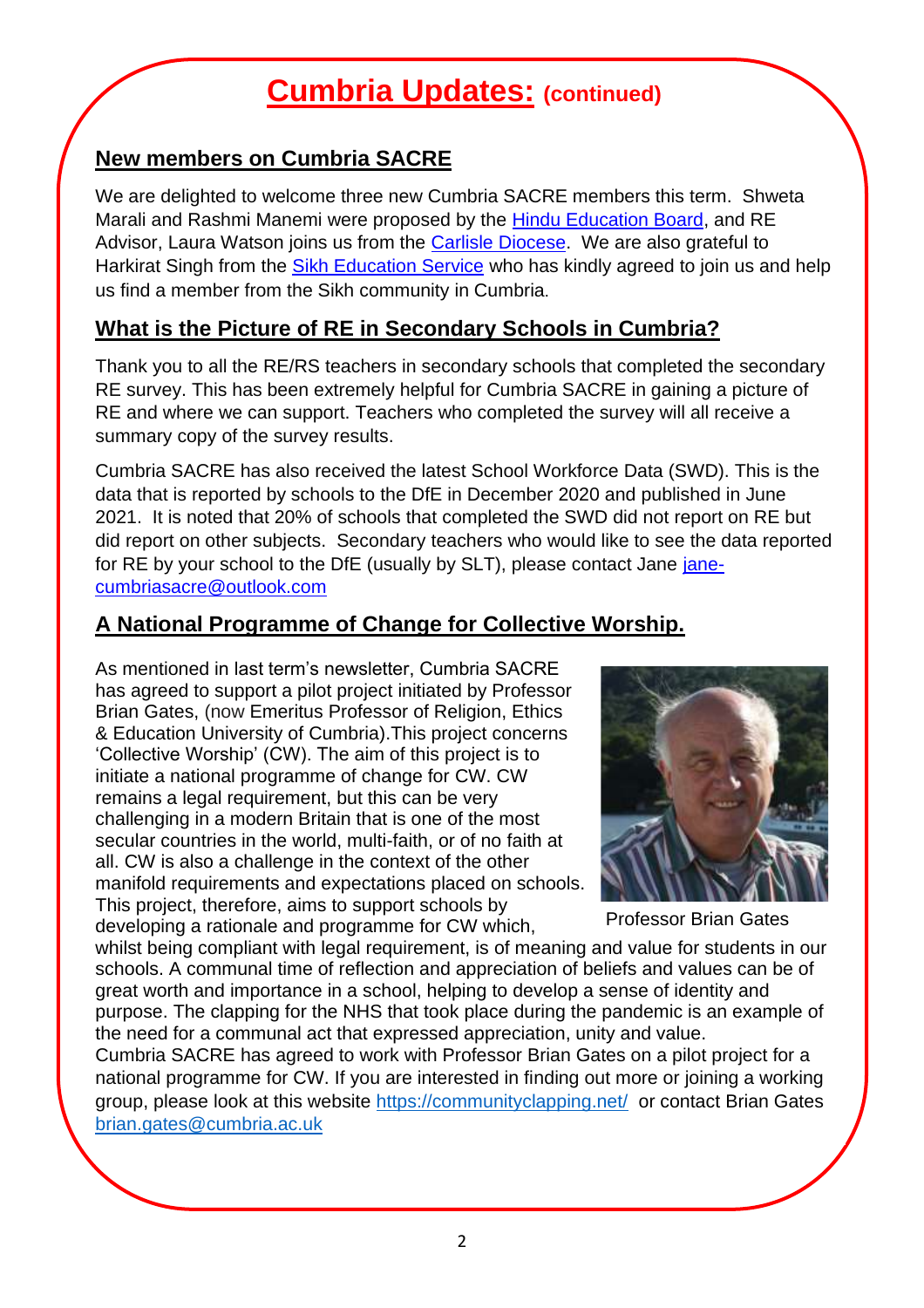### **Cumbria Updates:** (Continued)

#### **Inter Faith Week**

Cumbria SACRE Chair, Jane Yates was honoured to be asked to provide a response to the Votes for Schools question for Inter Faith Week in November (see resources section for more details). She had to look at the results from over 18,500 pupils from across the UK to the question: *"Should more people get involved with religious celebrations?"* She was interested to see the significant difference between primary and secondary schools and read some of the student comments. She then had the difficult task of providing a response that would be circulated back to all the schools with the results! This was then an excellent resource for an RE homework question for several Y7 classes at William Howard School.

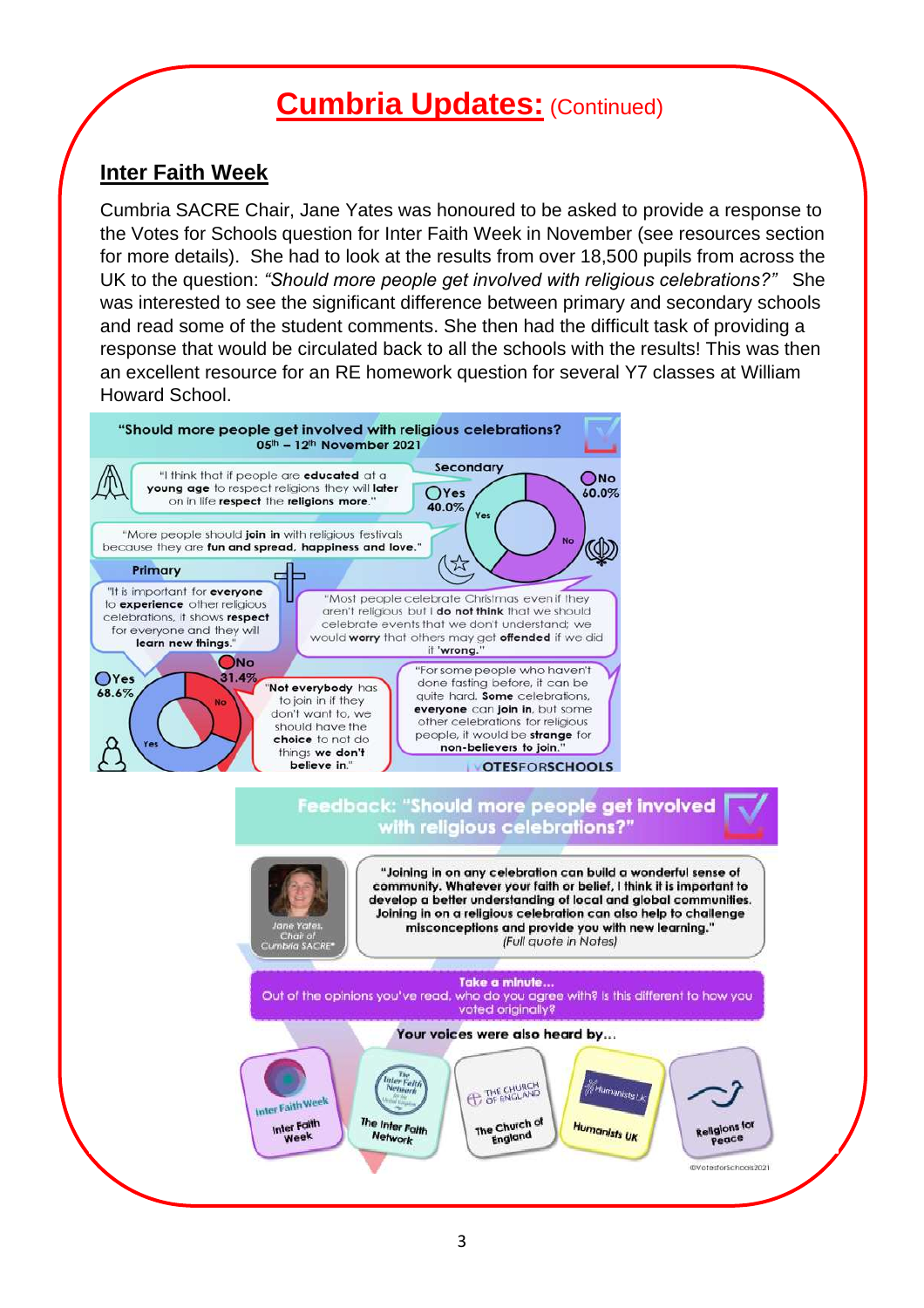## **Cumbria Updates:** (Continued)

### **Virtual Voices in Religious Education (VVRE)**

This is a project between Cumbria SACRE and Cumbria Development Education Centre (CDEC) funded by Culham St Gabriel's Trust. Since the summer term, we have formed a community of 'voices' from across Cumbria from a diversity of religious and non-religious worldviews. Volunteers are currently creating an individual film of their worldview which we are looking forward to sharing with schools. Next term, we will be looking for schools to pilot live events and recordings with a trio of 'voices' in dialogue on a theme. Please contact [jane-cumbriasacre@outlook.com](mailto:jane-cumbriasacre@outlook.com) if you would like to be involved in this project with the subject heading VVRE Project. All key stages welcome!

#### **#CumbriaSharingRE**

Below and on the next page are examples of RE from around the county on social media. Please tag us in on any RE photos on Twitter [@SACRECumbria](https://twitter.com/SACRECumbria) #CumbriaSharingRE or add to the closed Facebook group – [RE Teachers in Cumbria](https://www.facebook.com/groups/1204826062907029)



"Is religion a force for good or a cause of conflict?" new lunchtime 'Philocoffee' at The Queen Katherine School.

#ForestofPromises – KS3 students at William Howard School made pledges for themselves and world leaders as part of a [WWF initiative](https://www.wwf.org.uk/get-involved/schools/forest-of-promises) for COP26

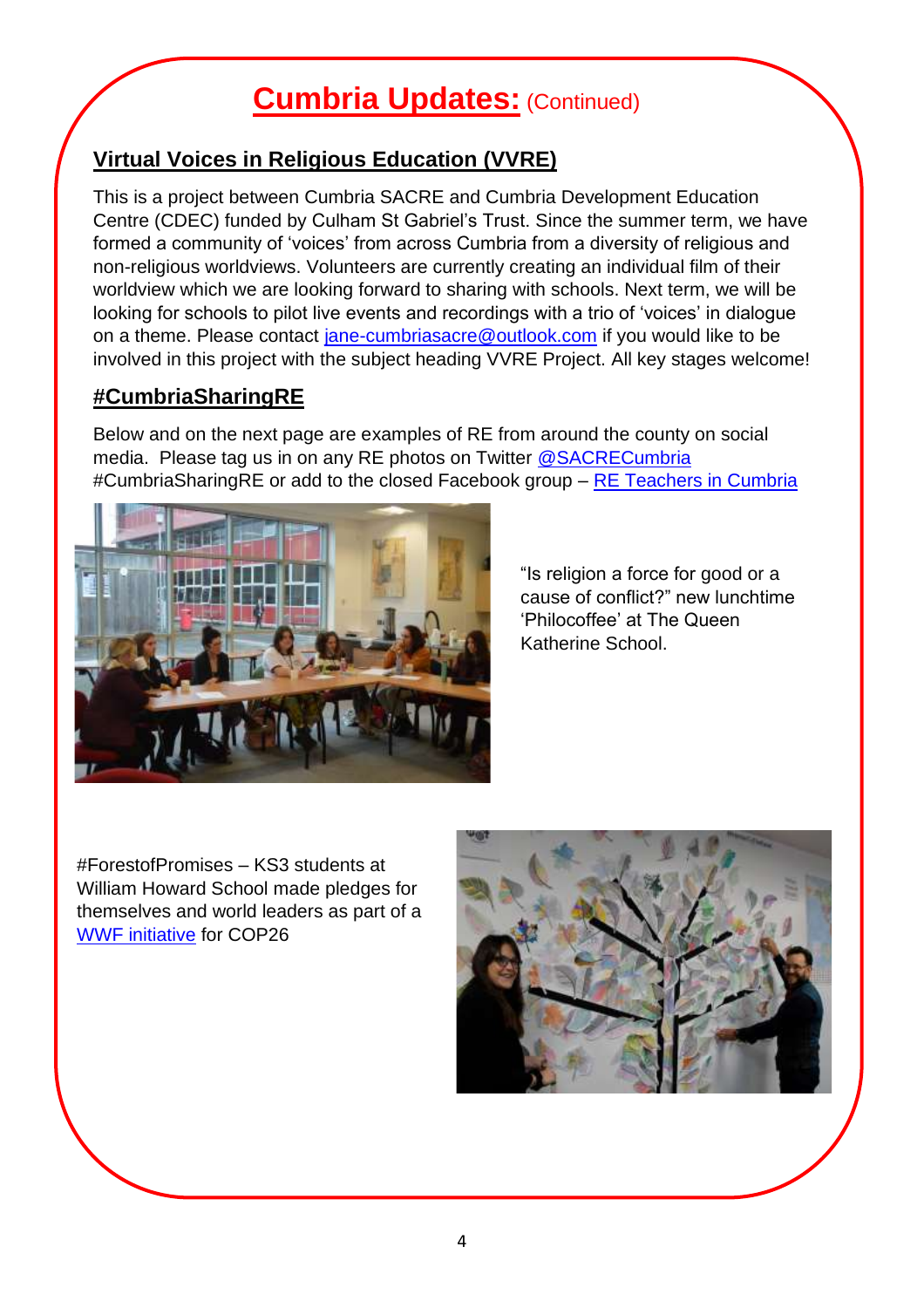## **Cumbria Updates:** (Continued)

### **#CumbriaSharingRE continued:**

Further examples of RE around the county on social media:



Workshop by Solutions Not Sides at The Queen Katherine School [Solutions Not Sides](https://solutionsnotsides.co.uk/) is a critical approach to education on the Israeli-Palestine conflict



Ullswater Community College Eco Council at COP26 (never miss an opportunity for an RE photo opportunity too!)

Year 6s at Grange C of E School have been thinking about 'Love' and 'Thankfulness'. Jesus' message - 'There is more happiness in giving than receiving'.





Entries for the Dia De Los Muertos 'Day of the Dead' House competition at The Queen Katherine School. A tough job for Art, MFL and RS to judge!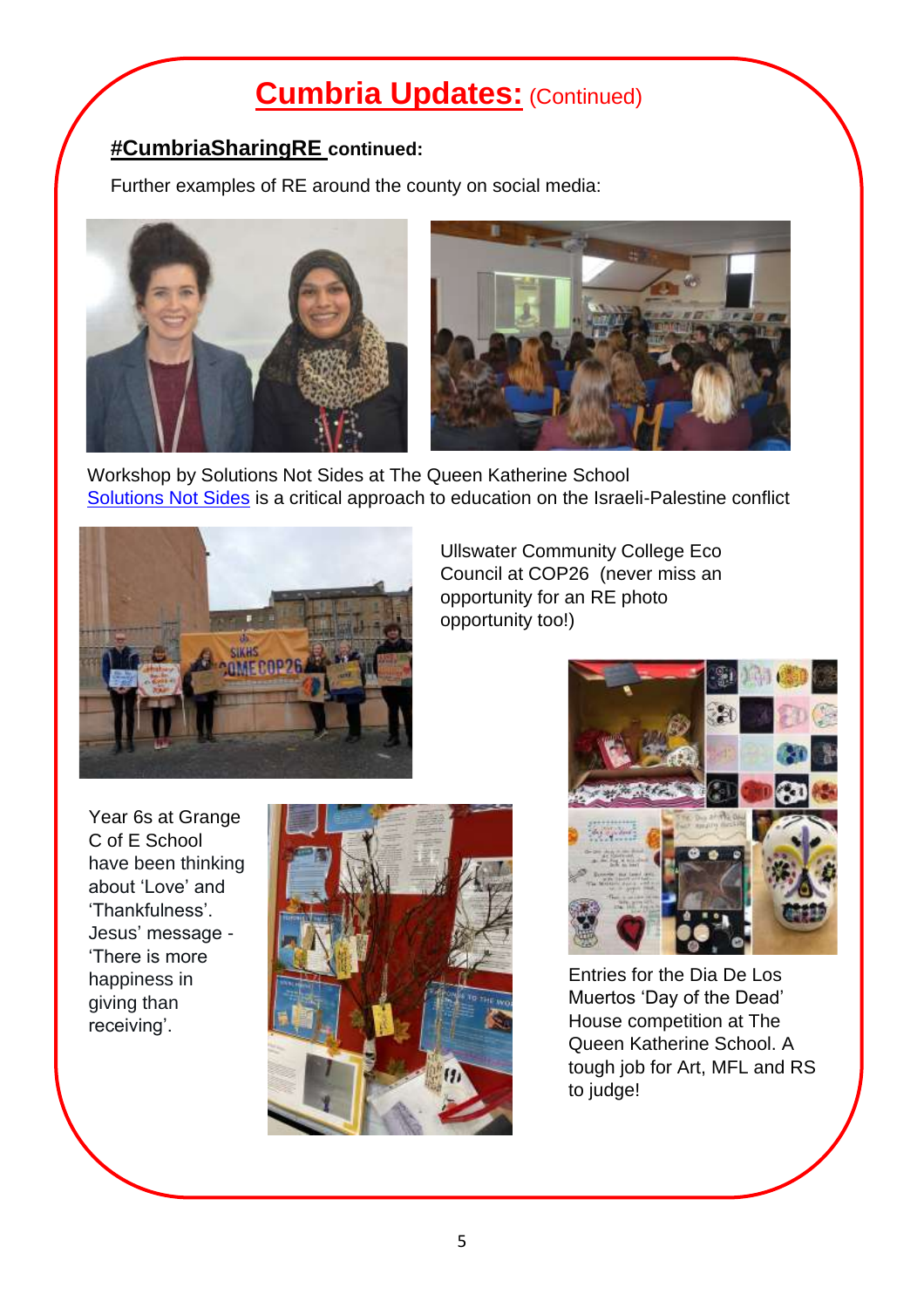## **National Updates**

**The Religious Education Council (REC)**

( [www.religiouseducationcouncil.org.uk](http://www.religiouseducationcouncil.org.uk/) , *Twitter: @RECouncil,* Instagram: **[religiouseducationcouncil](https://religiouseducationcouncil.us4.list-manage.com/track/click?u=a742773f8f89e11e47d388c29&id=af090ab568&e=07a6381f68) )**

#### **Updates from REC:**

#### **Public Perception of an Education in Religion and Worldviews**

In summer 2021, Culham St Gabriel's Trust commissioned research through Savanta to understand more about public perception of an education in religion and worldviews.

The research, conducted among 2,000 adults found that nearly two thirds (64%) of the UK adult population think that an education in religion and worldviews (or RE) is an important part of the school curriculum today, with a further 65% agreeing that the subject has an impact on people's ability to understand each other in wider society.

The research also found that 71% of UK adults agree that the subject should reflect the diversity of backgrounds and beliefs in the UK today. Seven out of ten people surveyed also agreed that RE's role is to provide pupils with the opportunity to learn more about other people, beliefs, worldviews and cultures (73%), to foster the mutual understanding of different beliefs among young people (71%), and encourage them to openly discuss their beliefs with others (69%).

A further two thirds agreed that the subject's role is to help young people critically evaluate their own beliefs (65%) as well as the beliefs of others (65%).

#### **Religion and Worldviews Conversation:**

The RE Council Education Committee has also carried out a SWOT analysis of a world religions paradigm, and a worldviews paradigm. The Chair of this Committee, Kathryn Wright, has written a useful summary of this discussion in the light of the proposed National Entitlement for RE (Commission on RE 2018) and Amira Tharani's *Worldview Project Discussion Papers*. These papers provide clear evidence for the need for change, discussion of the concept of worldview as well as potential disciplinary approaches and discourse about de-colonising of the curriculum.

*"For me, the shift to a worldviews paradigm is a once in a lifetime opportunity to re-imagine our vital curriculum subject if we are to empower children and young people to navigate the complex world in which we live. Therefore, for me, it is crucial that everyone engages in the conversation."* Kathryn Wright, Chair or RE Council Education Committee.

To read the full summary of the conversation please click on this [link.](https://www.religiouseducationcouncil.org.uk/news/religion-and-worldviews-a-conversation/)

#### **RE Quality Mark:**

The REC has responded to government advice about the ongoing pandemic, and have changed the way the award is managed. Physical site visits have been suspended to help prevent the spread of the virus. RE Quality Mark moved to an online assessment process last April. All the new paperwork for the school application process and the award has been updated and is available on the REQM website <https://www.reqm.org/>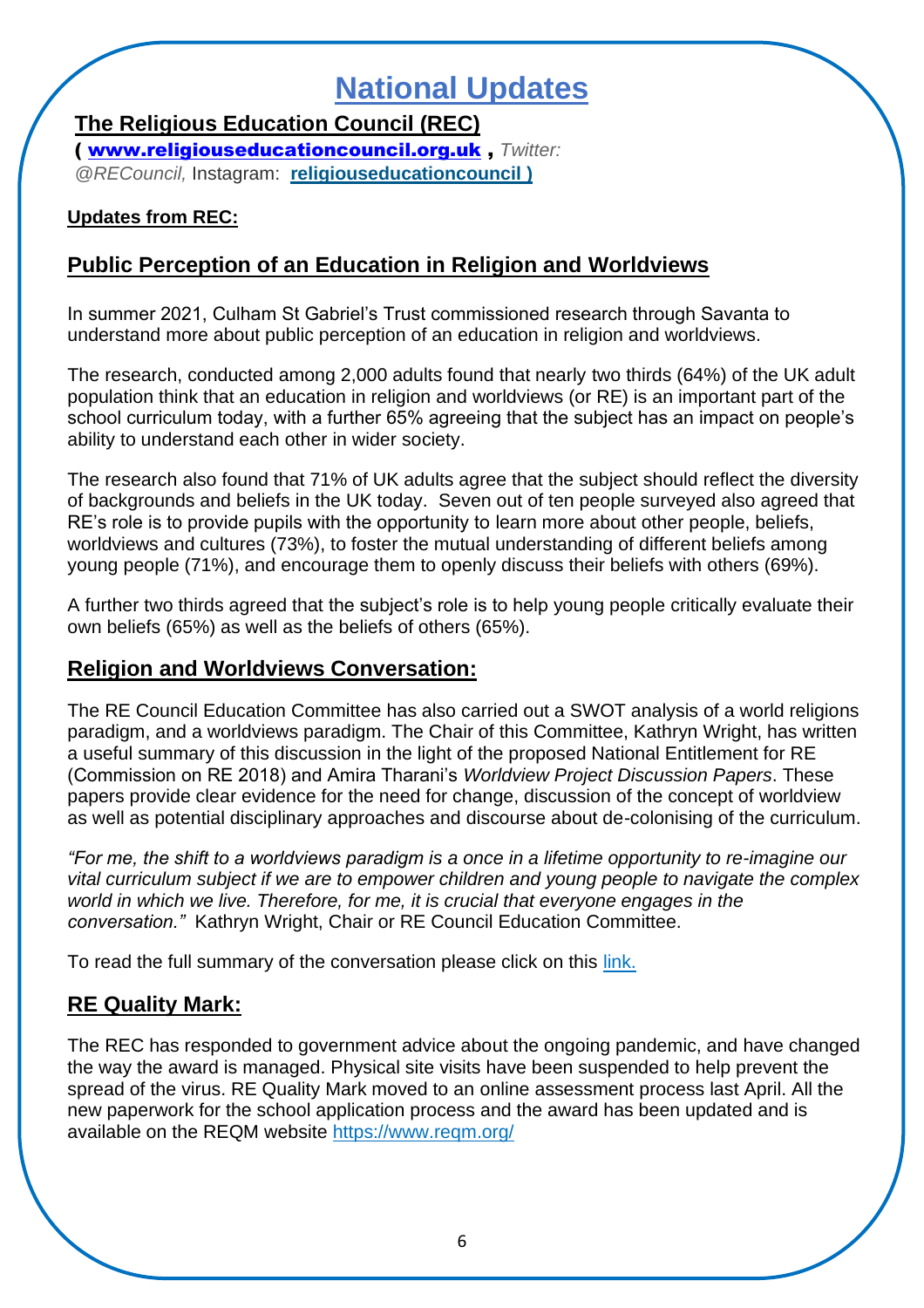#### **The Religious Education Council (REC) updates continued:**

#### **100s More Opt for Religious Studies at A Level in 2021**

The number of Religious Studies A-level exam entries has increased 6.1 percent year this year. The subject outperformed other A-level subjects as a whole, which increased by 5.1 percent, with a greater increase than most other humanities subjects.

16,645 RS A-level entries were recorded in England and Wales this year, compared with 15,690 in 2020. The overall number of A-Level entries in England and Wales increased this year by 5.1 percent from 750,173 in 2020 to 788,421 in 2021.

The Religious Studies results reverse the decline of 11.5% in 2020, where many other subjects saw significant falls in the number of entries, including Geography (down 16.2%) and History (down 15.1%). Last year's reduction reflected a smaller cohort of 18 year-olds and changes to the assessment of A level and AS examinations that had an effect in 2018, when the majority of schools changed their policies to recommending three A-levels, versus four in previous years.

or more information see this [link](https://www.religiouseducationcouncil.org.uk/news/religious-studies-at-a-level-in-2021/)

#### **Call for a National Plan as Religious Studies GCSE Slip**

The number of pupils taking GCSE Religious Studies in England and Wales has fallen slightly in 2021, despite previously remaining stable since 2017. To safeguard the subject, the Religious Education Council of England and Wales and the National Association of Teachers of RE are calling for a National Plan, as recommended by the Commission on RE in 2018, to be funded by Government.

In England, RS GCSE entries for the full course fell by 2.4 percent to 221,419 compared with 226,767 in 2020. Overall entries in England, including both full and short courses, fell by 3.4 percent to 237,091, compared with 245,544 in 2020.

By comparison, GCSE entries to other humanities increased this year, with Geography entries up 4.1 percent to 274,715 and History up 0.8 percent to 286,706.

For more information see this [link](https://www.religiouseducationcouncil.org.uk/news/call-for-national-plan-as-religious-studies-gcse-entries-slip/)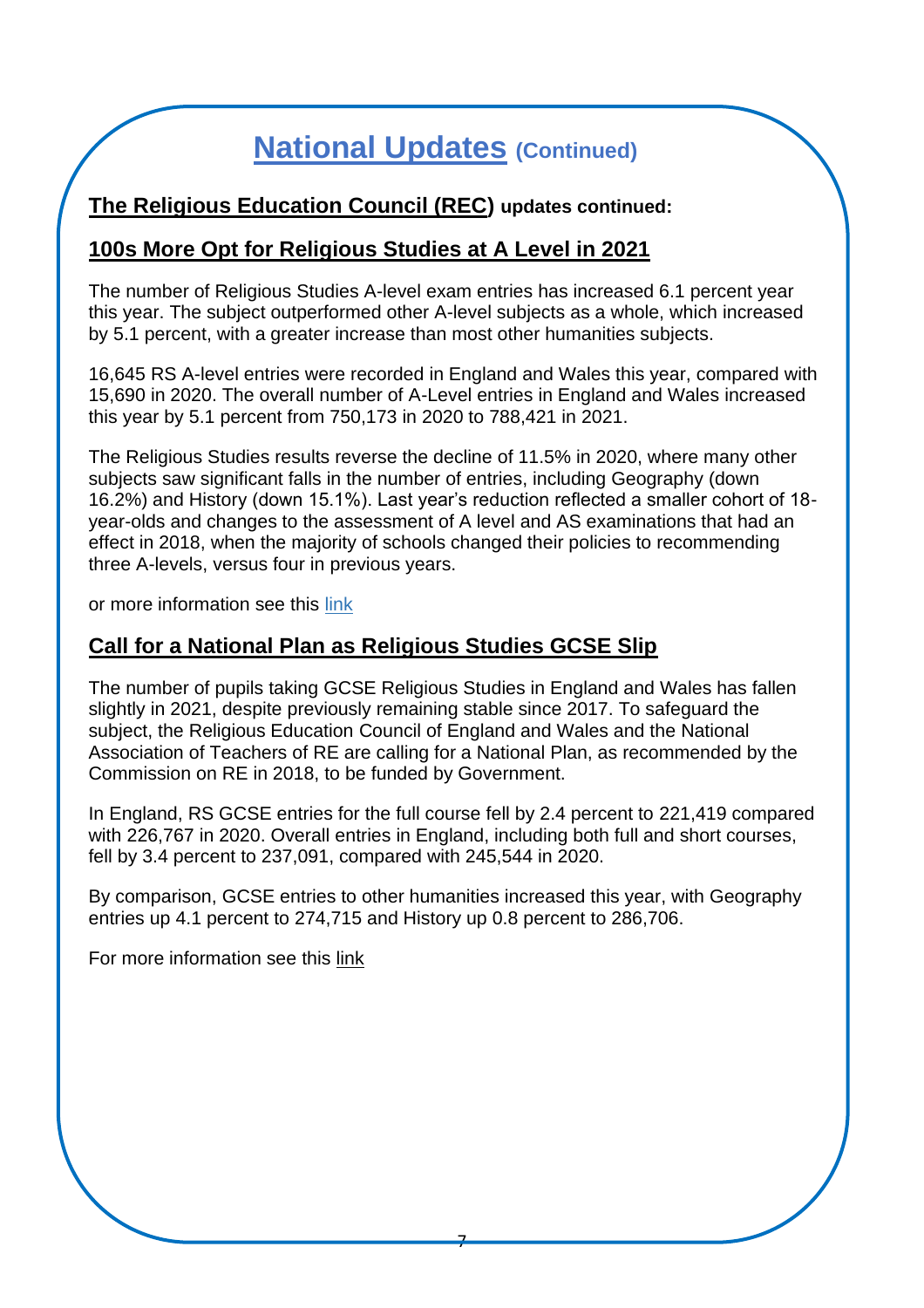

#### **The National Association of SACREs The National Association of SACREs (NASACRE)**

**EXACRE** *(Twitter: @NASACRE, [www.nasacre.org.uk](http://www.nasacre.org.uk/)* ) *(Twitter: @NASACRE, [www.nasacre.org.uk](http://www.nasacre.org.uk/)* )

#### **Annual General Meeting:**

The 2022 AGM and Conference will be held at the Macdonald Burlington Hotel, Birmingham, on Monday 23 May 2022. The theme is *Ambitious SACREs.*

#### **NASACRE website**:

The NASACRE website has been overhauled, bringing a fresh design and a more contemporary feel, making the content easier to navigate and more succinct. The content is being streamlined to make it easier to use and they are combining areas such as the Directory and Reports sections to reduce the number of searches a user needs to do.

NASACRE are also looking at bringing a more 'community' feel, by introducing a section for shared resources and links. The website will shortly go live.

#### **NASACRE funding report:**

NASACRE are very pleased with the momentum of the **[NASACRE funding report](https://www.nasacre.org.uk/file/nasacre/1-376-nasacre-report-on-sacre-funding-in-england-2021.pdf)** and following publication, there has been some media attention. Through the RE Policy Unit, Luke Pollard, MP for Plymouth, Sutton and Davenport was able to ask some Parliamentary questions about it. In response, Schools Minister, Nick Gibb stated:

*"Local authorities are allocated funding through the central school services block (CSSB) for a range of duties that they must meet……, such as establishing and maintaining a SACRE... "We expect that a SACRE should be sufficiently resourced to meet its statutory duties. If a SACRE is unable to do this, it should first raise a complaint locally about the issue. If it has done this unsuccessfully, the issue can be escalated to the Department's School Complaints Unit."*

In the meantime, the DfE has launched a **[consultation on reforming the National Funding](https://consult.education.gov.uk/funding-policy-unit/completing-our-reforms-to-the-nff/supporting_documents/Fair%20Funding%20For%20All%20Consultation.pdf)  [Formula](https://consult.education.gov.uk/funding-policy-unit/completing-our-reforms-to-the-nff/supporting_documents/Fair%20Funding%20For%20All%20Consultation.pdf)** (of which the CSSB is part). The relevant section of the proposal document is 4.2 on page 35. The major thrust of the proposals is to reduce the amount given to LAs by giving that funding directly to schools. We understand that there is no intention to give SACRE funding to schools – but it may be that SACREs are funded directly by government, or (more likely) become part of the Ministry of Housing, Communities and Local Government's (MHCLG), Local Government Finance Settlement (LGFS) rather than a reduced CSSB block.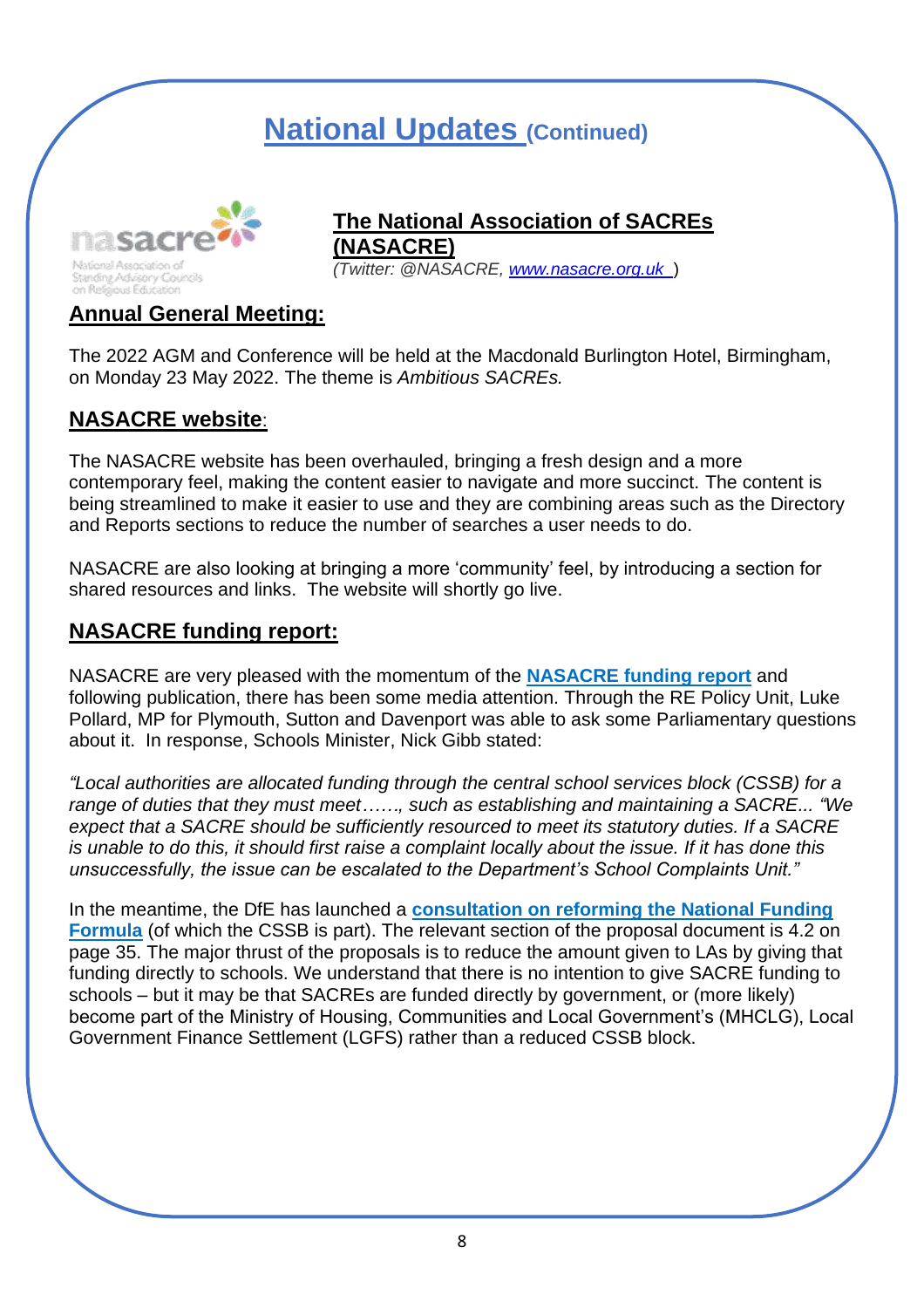**(NASACRE continued)**

#### **SACRE Annual Reports:**

All SACREs have a statutory duty to produce an annual report on their business. Currently these are sent to the DfE (and NASACRE) and there is no analysis of them. NASACRE has produced a new **[SACRE Annual Report Template](https://www.nasacre.org.uk/file/nasacre/1-444-sacre-annual-report-framework-2021.pdf)** and the DfE has been fully involved in this. Part of the rationale is to enable easier analysis of the reports. The DfE is also going to encourage MATs (Multi-Academy Trusts) to complete an annual report using the same template, which is available **[here](https://www.nasacre.org.uk/file/nasacre/1-444-sacre-annual-report-framework-2021.pdf)** on the website. Cumbria SACRE contributed to the NASACRE AGM workshops on this topic of SACRE annual reports.

In order to have as full a data set as possible, NASACRE are asking two things of SACREs:

- Ensure the **[new template](https://www.nasacre.org.uk/file/nasacre/1-444-sacre-annual-report-framework-2021.pdf)** is used for all annual reports from now on.
- Send the annual report to NASACRE (and the DfE) promptly, ideally before the end of the calendar year, or as soon as possible thereafter.

NASACRE has agreed to set aside funds to engage to carry out an analysis of the reports. NASACRE plan to present the findings of their analysis at our 2022 Conference in Birmingham.

#### **SACRE Self-Evaluation Tool:**

NASACRE has updated the SACRE Self-Evaluation Tool, making it more relevant to the work and context of SACREs today. This will be available on the new website and will be featured in their 2021-22 training programme in March.

#### **School Workforce Data:**

.

Deborah Weston has sent the latest school workforce data to every SACRE in England. The chair of Cumbria SACRE has had a number of email conversations with Deborah about how Cumbria SACRE might use the data to inform conversations with schools. It is apparent that not all secondary schools are sending data to the DfE about RE.

### **Will increases in funding for STEM impact on RE undergraduates?**

The DfE is encouraging applications from schools in Cumbria and other areas for teaching internship programmes for 2022. [Grants](https://www.gov.uk/guidance/teaching-internship-programme-summer-2022) are available for school-led partnerships to design and provide teaching internships targeted at undergraduates studying STEM-related degrees. Cumbria SACRE discussed how this increase in funding for STEM subject teachers might impact on opportunities for RE teachers to be trained in Cumbria.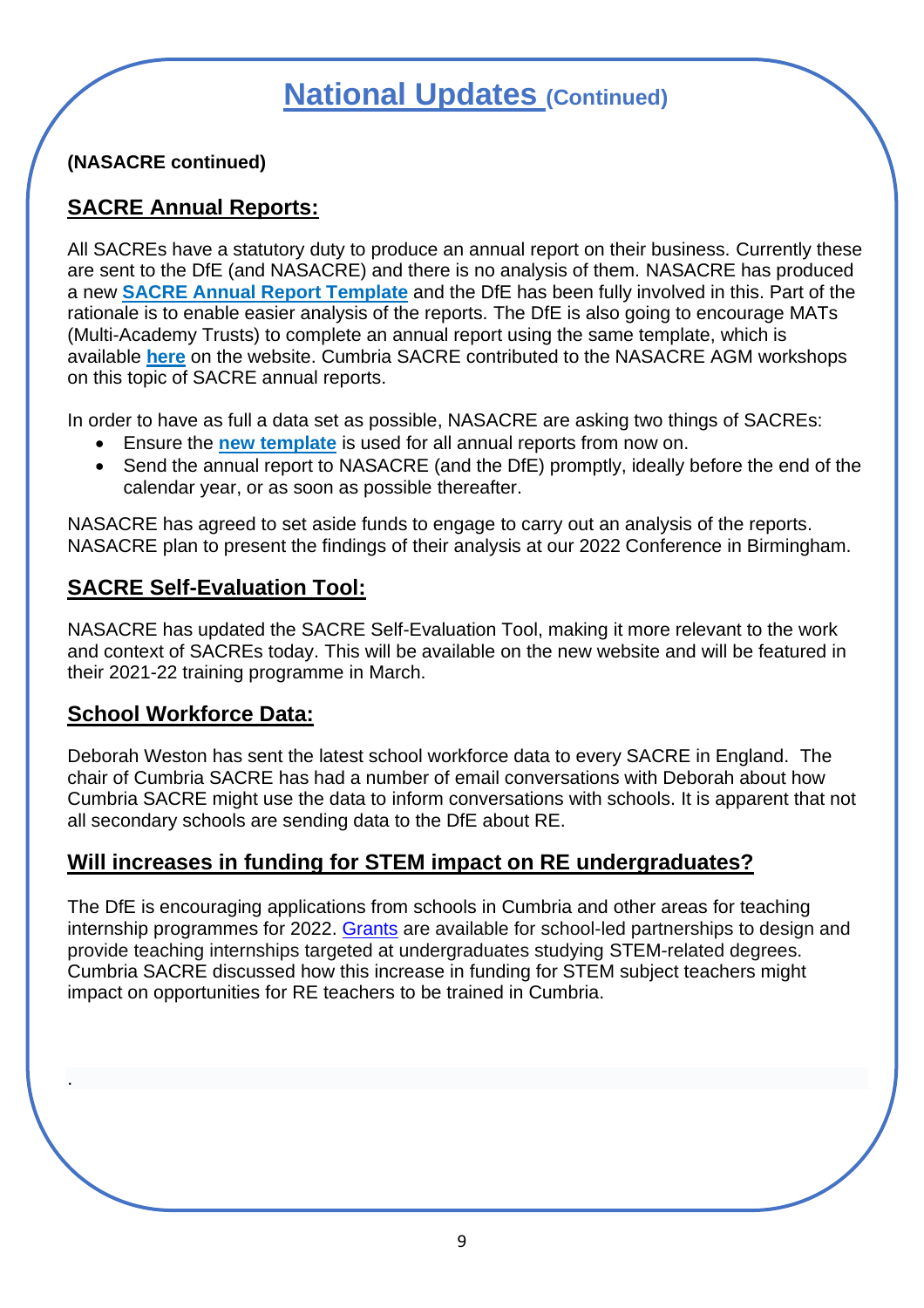#### **National Association of Teachers of RE (NATRE)**



*NATRE on Twitter: @NATREupdate*

#### **New Government Minister for School Standards AScknowledges the Value of Studying RE for a Range of Careers.**

The CEO of RE Today, Zoe Keens, wrote a letter to government ministers to draw their attention to an article from the **British Medical Journal** by Nikki Nabavi. The piece was titled **[Encourage](https://blogs.bmj.com/bmj/2021/08/04/encourage-students-with-a-humanities-background-to-become-doctors/)  [students with a humanities background to become doctors -](https://blogs.bmj.com/bmj/2021/08/04/encourage-students-with-a-humanities-background-to-become-doctors/) The BMJ**

A response was received from the new minister for school standards; Robin Walker MP which said: *"I am grateful to you for bringing this article featured in the British Medical Journal to our attention. It was encouraging to read about the benefits that can be gained from teaching RE as*  part of a broad and balanced curriculum, not only in developing pupils' skills but also affording *them the opportunity to move into a wider range of careers.*

*We appreciate your continued work with the RE community and your efforts to highlight the importance of RE for pupils, not only in school, but in later life too."*

### **The Truth about the NATRE ANTI RACIST RESOURCES:**

NATRE were in the challenging position of having been radically misrepresented in a Telegraph article '**[Primary School Pupils should learn white privilege says RE teachers](https://www.telegraph.co.uk/news/2021/06/15/primary-school-pupils-should-learn-white-privilege-says-re-teachers/)**' (15th June, 2021) regarding the purpose of NATRE's 'Anti-Racist Resources' for teachers.

Despite NATRE being approached for comment, this misrepresentation is continuing to be used by some MPs and by certain media to promote argument about this controversial subject.

This **[document](https://www.natre.org.uk/uploads/The%20Truth%20about%20the%20Anti%20Racist%20RE%20Resources%20June%2021.pdf)** outlines the contents of the resource, what have been inaccurately reported and the incorrect information included in both the Telegraph articles, and likewise in a Parliamentary Question asked on 16 June 2021.

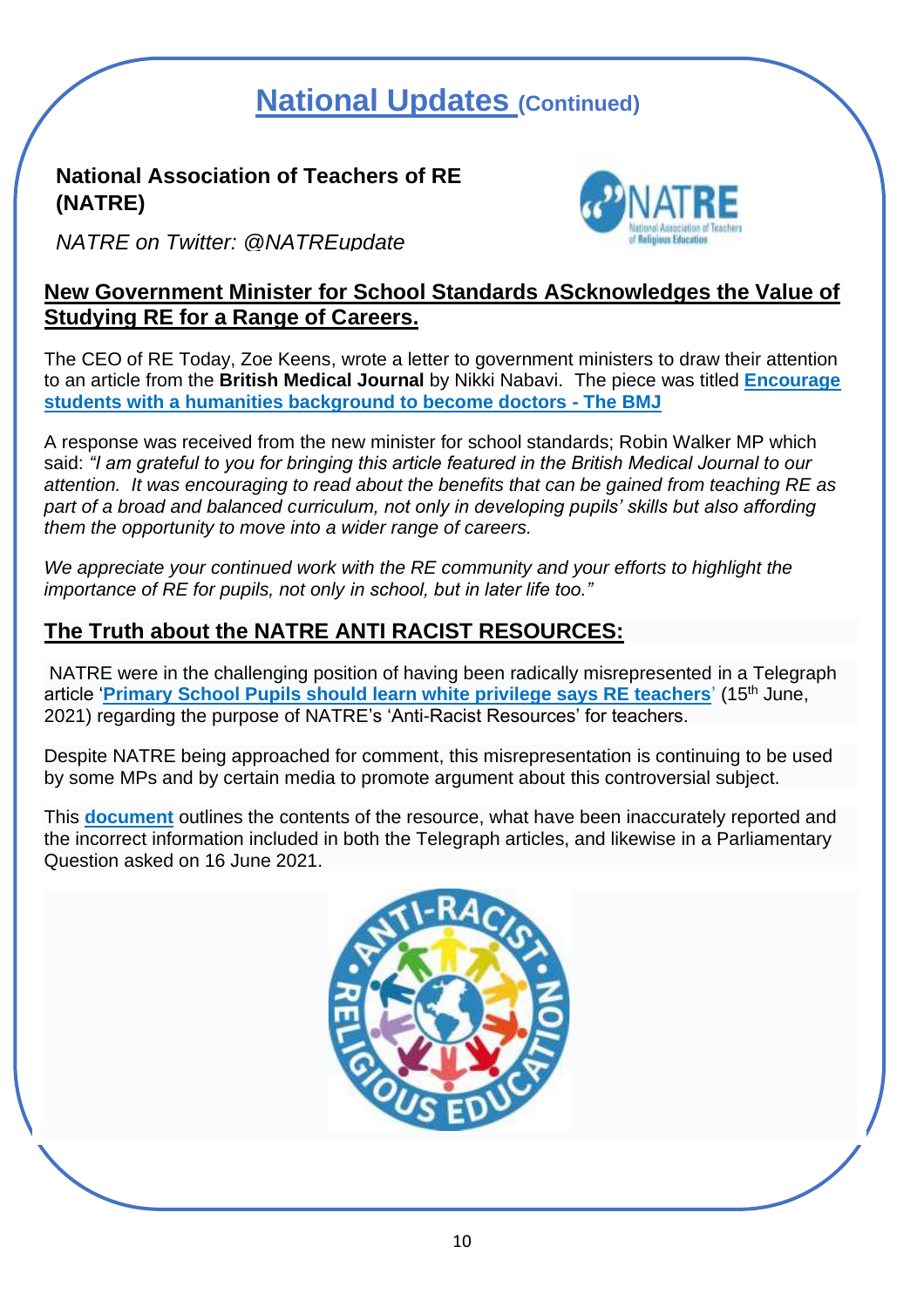### **Resources & CPD**

#### **Resources for RE**

#### • **Cumbria SACRE Visits and Visitors for RE**.

#### **Visits and Visitors:**

**Points of contact for information about RE visits and visitors in Cumbria:**

Mohammed Dhalech (Islam) cumbriamosquevisits@awaz.info

Wendy Ridley (Buddhism) wendyridley1@gmail.com

Dr Shelia Gewolb (Judaism) Sheila.Gewolb@bod.org.uk

Karen O'Donoghue (Baha'i) kareninkendal@gmail.com

See also the resources section of the Cumbria SACRE **[website](https://www.cumbria.gov.uk/childrensservices/schoolsandlearning/lis/sacre.asp)** 

- **CDEC Virtual Visits for RE and SMSC:** A comprehensive collection of websites for virtual tours in Cumbria and beyond for all main religions and worldviews. Website **[here](https://www.cdec.org.uk/use-our-resources/films-and-virtual-tours/virtual-tours/)**
- **Interfaith Week:** This year, Inter Faith Week started on Remembrance Sunday and ended the following Sunday. The **[Inter Faith Week website](https://www.interfaithweek.org/)** which contains a rich bank of resources including a **[new section](https://www.interfaithweek.org/resources/schools-2)** for schools. There is also a **[Golden Rule](https://www.interfaith.org.uk/resources/shared-values-golden-rule)** poster on eleven different faith traditions, to download for display in a classroom or meeting room.
- **Holocaust Memorial Day** is 27 January. SACREs, LAs and schools can find a wide variety of resources on the **[Holocaust Memorial Day Trust \(HMDT\)](https://www.hmd.org.uk/)** website. The Trust is aware that some SACREs are heavily involved in holding an event, or encouraging schools to mark HMD, but others may not have done this regularly, so please consider increasing your local involvement, especially at a time when hate crime, intolerant/extremist views, anti-Semitism and anti-Muslim hate is increasing.

The Trust also commends **Generation to Generation (G2G)**, a charity that provides speakers to tell their family Holocaust stories online or face-to-face to a variety of audiences. Through these engaging and historically accurate presentations (integrating first-hand survivor testimony) **G2G** works to ensure the lessons of the Holocaust are learned, promoting tolerance of all groups in society. To consider how **G2G** can support SACRE or your schools and to book a speaker, visit **[https://w](https://www.generation2generation.org.uk/)ww.generation2generation.org.uk** or book onto a free introductory event for educators: **<https://www.generation2generation.org.uk/news/events/>**

**[Belonging and Believing \(booksatpress.co.uk\)](https://booksatpress.co.uk/belongingandbelieving.html)** New resources for EYFS and KS1 by Gill

Vaisey. Explores the real lives of eight children each from a different religion or worldview.

- RE clips browse 1000s of free film clips for **[RE teachers \(era.org.uk\)](https://era.org.uk/re-teachers/?fbclid=IwAR20Srxk9pFa7DGM_E59-jqejCQHKYRKVNpmYk4iUMMtTioaniveZTDXcjg)**
- **[The Story Tent](https://www.storytent.concordant.online/)** offers easily accessible online teaching materials to support KS2 pupils to learn more about Religion and Worldviews through the lens of a story.
- The Alsop Way powerful assembly films by pupils from **[Alsop High School -](https://www.youtube.com/channel/UCm7DY3yENww46lgRLmMnCVA) YouTube**
- **[Votes for Schools](https://www.votesforschools.com/)** provides weekly resources for teachers in the UK to prompt discussion about challenging issues.
- **Big Questions, Big Answers** Vol 3, Environment Fiona Moss (RE Today) Link **[here](https://shop.retoday.org.uk/210302)**
- **Challenging Knowledge in RE** Vol 3, Environment Stephen Pett (RE Today) Link **[here](https://shop.retoday.org.uk/210303)**
- **Islam as a Worldview:** Mohammed Ali (RE Online) Resource **[here](https://www.reonline.org.uk/resources/islam-as-a-worldview-muhammad-ali/)**
- **Festivals Calendar** (RE Online) Link **[here](https://www.reonline.org.uk/festival-calendar/?filters=%7B%22october%22%3A%7B%22term_id%22%3A%2258%22%2C%22taxonomy%22%3A%22months%22%7D%7D)**
- **Places of worship – voices from Religion and Worldviews** (RE Online) Link **[here](https://www.reonline.org.uk/teaching-resources/places-of-worship-voices-from-religion-and-worldviews/)**
- **Discovering Buddhism:** Amalee Rycroft and colleagues are developing resources for teaching Buddhism. This **[short survey](https://forms.gle/WPLKDRHeMQs66JKx5)** aims to find out what would be the most helpful to build a picture of the needs regarding Buddhism; of those working in the area of teaching religion and ethics in schools.
- **NATRE Subscription.** Starting at just £39 per year, there are a range of packages and discounts on resources and CPD. See **[here.](https://shop.retoday.org.uk/retoday-subscriptions/)**
- **REonline: [www.reonline.org.uk](http://www.reonline.org.uk/)** (as recommended for Cumbria Units of work)
- **Research in RE <http://researchforre.reonline.org.uk/>**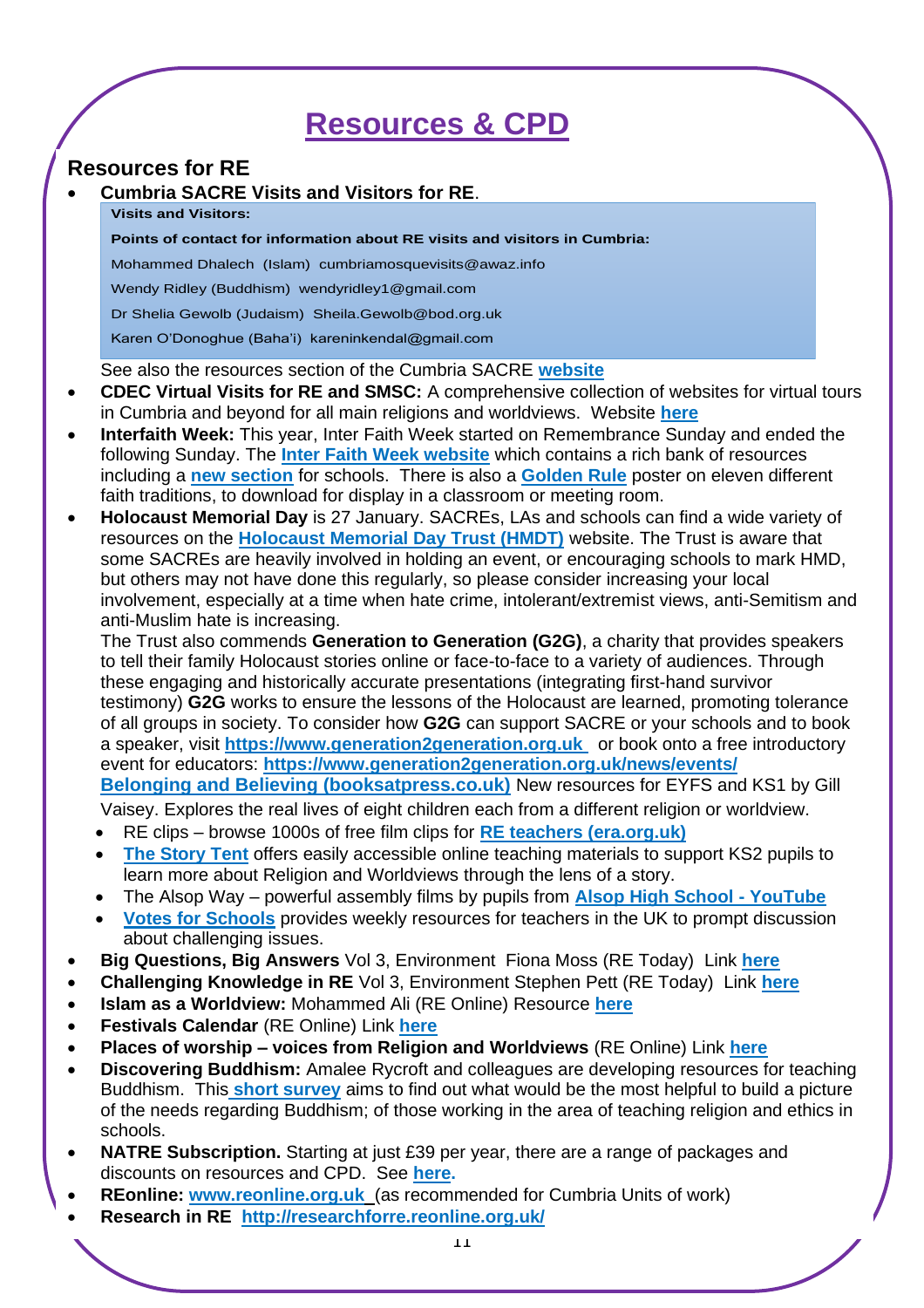### **Resources & CPD** continued

### **CPD & Funding**

- **Being ambitious – a religion and worldviews curriculum for all.** Recorded session by Kathryn Wright RE Online. Link **[here](https://www.reonline.org.uk/leadership/curriculum/)**
- **Cumbria Virtual Voices in RE (VVRE)** A Cumbria SACRE/CDEC project funded by Culham St Gabriel's between Cumbria SACRE and CDEC. For project brief see **[here.](https://www.cdec.org.uk/what-we-offer/projects/cumbria-virtual-voices-in-religious-education/)**
- **Muslim Learner Services - [Promoting a better understanding of Islam](https://muslimlearnerservices.org/)** Imran Kotwal is a qualified teacher and has visited many schools in Cumbria. He offers primary and secondary school visits.
- **NATRE** are providing regular online CPD with prices according to your NATRE membership status **[https://www.natre.org.uk/courses-events/upcoming](https://www.natre.org.uk/courses-events/upcoming-courses-events/)[courses-events/](https://www.natre.org.uk/courses-events/upcoming-courses-events/)**
- **RE Online** Distance Learning modules for RE teachers. This offers a list of ten modules covering practical, national and current issues related to religion and worldviews education, from new subject knowledge to policy and research. Each module takes around 20- 25 hours study. Participants can work at a pace that suits them, completing in any time from a week to six months. The cost per modules is £85.
- **Farmington Scholarships: [https://www.natre.org.uk/news/latest](https://www.natre.org.uk/news/latest-news/farmington-scholarships-now-open/)[news/farmington-scholarships-now-open/](https://www.natre.org.uk/news/latest-news/farmington-scholarships-now-open/)** The Scholarships are divided into two types: university-based and school/home-based. Teachers who live within a reasonable distance of one of the selected universities or colleges may be awarded a university-based Scholarship. The academic facilities of the colleges and universities are available for Scholars.
- **TEACH:RE course**: **[http://www.teachre.co.uk](https://religiouseducationcouncil.us4.list-manage.com/track/click?u=a742773f8f89e11e47d388c29&id=4428365620&e=07a6381f68)**
- For **Masters** funding: **[http://www.cstg.org.uk/how-we-help/3forre/](https://religiouseducationcouncil.us4.list-manage.com/track/click?u=a742773f8f89e11e47d388c29&id=8b5da2f2bd&e=07a6381f68)**
- **[@RE\\_PDPortal](https://religiouseducationcouncil.us4.list-manage.com/track/click?u=a742773f8f89e11e47d388c29&id=9f25f41a58&e=07a6381f68)** tweets and retweets for all the latest professional development opportunities in RE
- **Beyond the Ordinary** more information about training to be a RE teacher should visit **[www.teachre.co.uk/beyondtheordinary.](http://www.teachre.co.uk/beyondtheordinary)**